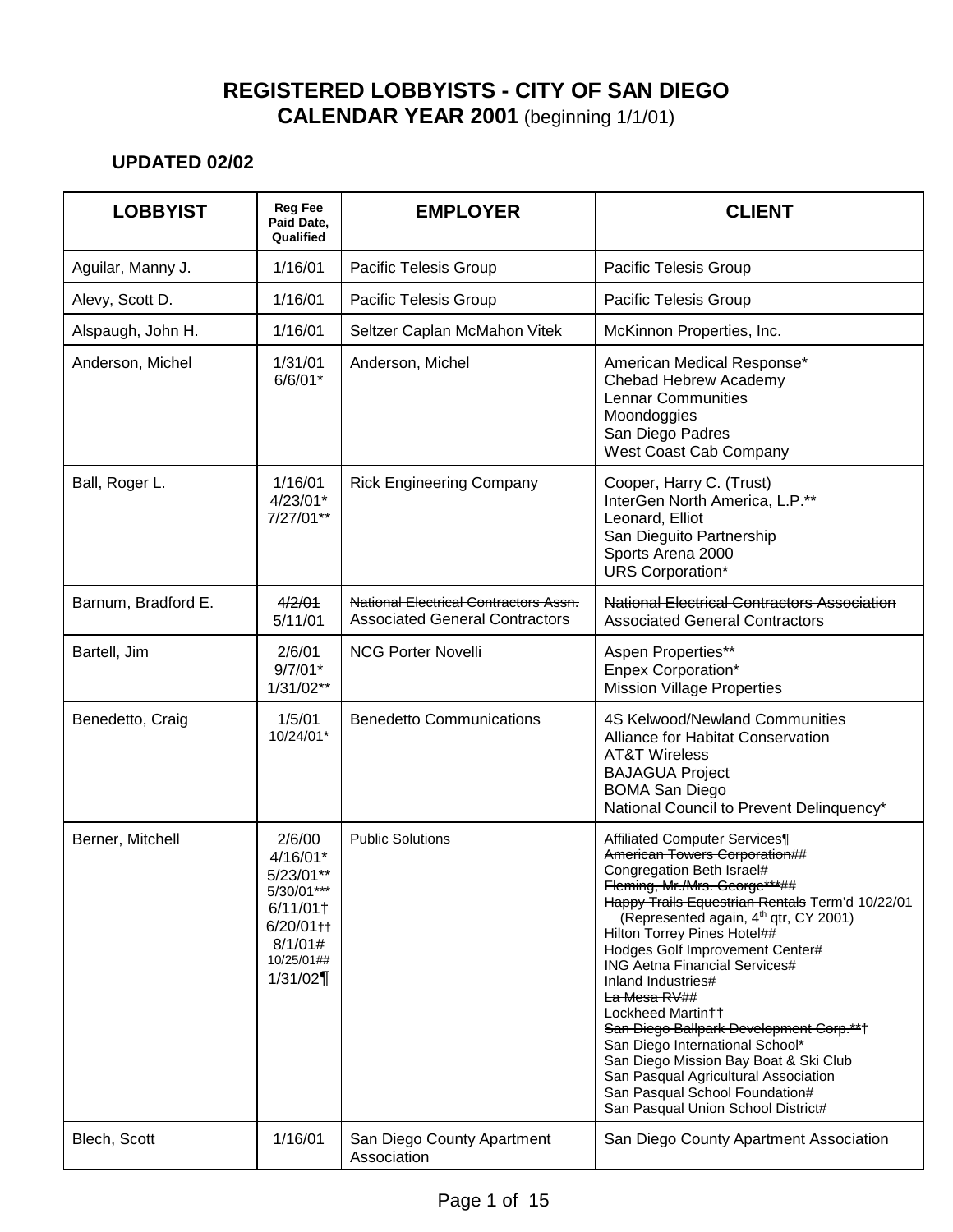| <b>LOBBYIST</b>     | <b>Reg Fee</b><br>Paid Date,<br>Qualified                     | <b>EMPLOYER</b>              | <b>CLIENT</b>                                                                                                                                                                                                                                                                                                                                                                                                                                                                                                                    |
|---------------------|---------------------------------------------------------------|------------------------------|----------------------------------------------------------------------------------------------------------------------------------------------------------------------------------------------------------------------------------------------------------------------------------------------------------------------------------------------------------------------------------------------------------------------------------------------------------------------------------------------------------------------------------|
| Briggs, Lisa        | 1/16/01                                                       | The Monger Company           | (none with registration)                                                                                                                                                                                                                                                                                                                                                                                                                                                                                                         |
| Burkhart, Nancy A.  | 3/14/01<br>Term'd<br>6/1/01                                   | HDR, Inc.                    | HDR, Inc.                                                                                                                                                                                                                                                                                                                                                                                                                                                                                                                        |
| Byrne, Kristen M.   | 1/10/01<br>7/30/01*<br>$1/25/02**$                            | <b>MNA Consulting</b>        | <b>Pardee Construction Company</b><br>Roman Catholic Diocese of San Diego<br>San Diego Rescue Mission**<br>SeaWorld of California**<br>Shooshani Developers, LLC**<br>The Zoological Society of San Diego<br>U.S. Olympic Committee*                                                                                                                                                                                                                                                                                             |
| Clay, Nicole A.     | 1/16/01<br>$2/7/01*$<br>4/2/01**<br>7/5/01***<br>10/23/01+    | Carpi & Clay                 | CalPEAK Power, LLC*<br>DYK Incorporated†<br>Handlery Hotels, Inc.<br>Old Town Trolley Tours<br>Port of San Diego<br>Poseidon Resources Corporation†<br>Rancho Santa Fe Technologies - MCS***<br>San Diego Landfill Systems<br><b>SAIC</b><br><b>Scripps Health</b><br>US Filter**                                                                                                                                                                                                                                                |
| Cummings, Guylyn R. | 1/17/01                                                       | Gray Cary Ware & Freidenrich | The San Diego Union Tribune                                                                                                                                                                                                                                                                                                                                                                                                                                                                                                      |
| Dadian, John M.     | 1/16/01<br>$3/15/01*$<br>9/19/01**                            | Dadian & Associates          | Fairbanks Ranch Association*<br><b>Hartford Insurance</b><br><b>KB Home Coastal**</b><br>M&S Balanced Property Fund**<br>Law Offices of Joseph W. Bryans (4/30/01)<br>Ware Disposal, Inc.                                                                                                                                                                                                                                                                                                                                        |
| Dawe, James R.      | 1/16/01<br>4/27/01*<br>7/31/01**<br>$10/24/01***$<br>1/10/02† | Seltzer Caplan McMahon Vitek | Aspen Creek, LLC<br><b>American Assets</b><br>California Coastal Communities, Inc.<br>De Anza Harbor Resort and Golf, LLC<br>Greystone Homes, Inc.<br>KB Home Coastal, Inc.***<br><b>KCMC Corporation</b><br>La Jolla Cove Suites**<br>La Jolla Investment Company, LLC<br>Mani, Dr. Hamid<br><b>McMillin Communities</b><br><b>Pardee Construction Company</b><br>PARS Assetst<br>Protea Holdings, LLC<br>Rancho Santa Fe Technology**<br><b>Regents Garden Communities</b><br><b>Ryland Homes</b><br><b>SBC Communications</b> |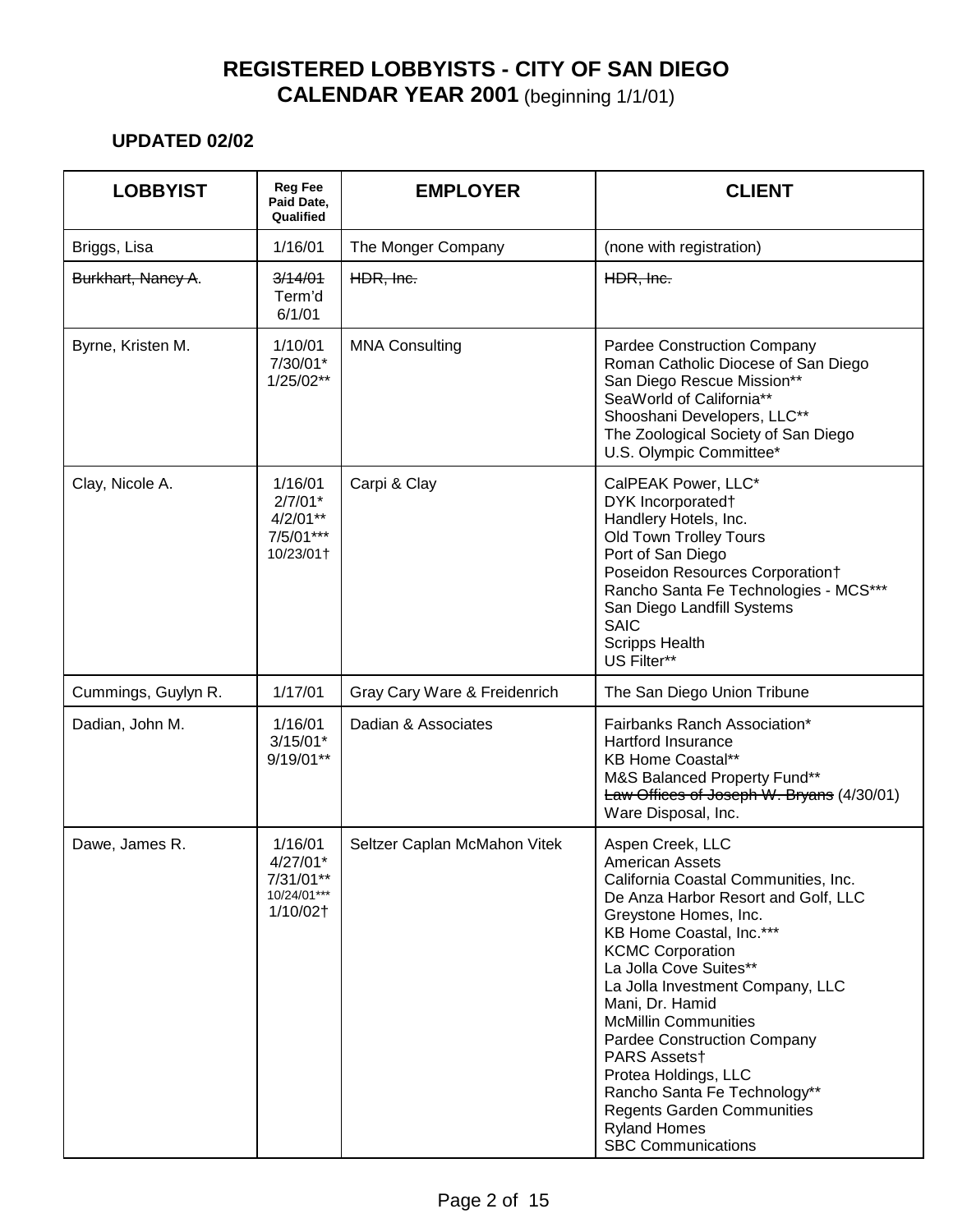| <b>LOBBYIST</b>        | <b>Reg Fee</b><br>Paid Date,<br>Qualified | <b>EMPLOYER</b>                                                            | <b>CLIENT</b>                                                                                                                                                                                                                                     |
|------------------------|-------------------------------------------|----------------------------------------------------------------------------|---------------------------------------------------------------------------------------------------------------------------------------------------------------------------------------------------------------------------------------------------|
|                        |                                           |                                                                            | Torrey View, LLC*<br>Victex, Inc.<br><b>Watt Commercial Properties</b><br>West RNLN, LLC                                                                                                                                                          |
| Dieli, Anthony M.      | 1/16/01                                   | <b>Rick Engineering Company</b>                                            | <b>Belmont Corporation</b><br>JMI Realty, Inc.<br><b>Kilroy Realty Corporation</b><br>Pardee Construction<br><b>Prentiss Properties</b><br>Tucker, Sadler & Associates<br><b>Waterford Development Company</b>                                    |
| Dumka, William M.      | 1/16/01                                   | <b>Rick Engineering Company</b>                                            | Black Mountain Ranch, LP<br>Taylor Woodrow Homes aka Black Mountain<br>Ranch Developers, LLC /Santaluz, LLC<br><b>Enpex Corporation</b><br><b>Handlery Hotels</b><br>Salk Institute<br>San Dieguito Partnership<br><b>Western Pacific Housing</b> |
| Eigner, William        | 1/1/01                                    | Procopio, Cory, Hargreaves &<br>Savitch LLP                                | Wireless Facilities, Inc.                                                                                                                                                                                                                         |
| Faulconer, Kevin L.    | 02/01/01<br>termd<br>6/30/01              | <b>NCG Porter Novelli</b>                                                  | <b>SDSU Associated Students</b>                                                                                                                                                                                                                   |
| Flannery, Joyce        | 09/10/01<br>$2/16/02*$                    | The Flannery Group                                                         | Brown Field Aviation*<br>San Diego Air Commerce Center                                                                                                                                                                                            |
| Flannery, Richard      | 09/10/01<br>$2/16/02*$                    | The Flannery Group                                                         | Brown Field Aviation*<br>San Diego Air Commerce Center                                                                                                                                                                                            |
| Gabrielson, Timothy W. | 1/16/01<br>$4/23/01*$                     | <b>Rick Engineering Company</b>                                            | Black Mountain Ranch, LP<br>Taylor Woodrow Homes aka Black Mountain<br>Ranch Developers, LLC /Santaluz, LLC<br>Lennar Communities*<br><b>McMillin Development</b>                                                                                 |
| Garratt, Gregory C.M.  | 1/31/01<br>$1/31/02*$                     | <b>Stephenson Worley Garratt</b><br><b>Schwartz Garfield &amp; Prairie</b> | Aurora Biosciences Corp.<br>Lincoln, Roger c/o Philip Boczanowski<br>National University*                                                                                                                                                         |
| Gelfat, Julie Renee    | 10/4/01                                   | <b>JA Consultations</b><br>(Business Partnership)                          | International Brotherhood of Electrical<br>Workers, Local 569                                                                                                                                                                                     |
| Giametta, Salvatore    | 1/16/01                                   | San Diego Convention and<br><b>Visitors Bureau</b>                         | San Diego Convention and Visitors Bureau                                                                                                                                                                                                          |
| Gibson, Kevin R.       | 1/16/01<br>7/27/01*<br>10/2/01**          | <b>Rick Engineering Company</b>                                            | Bob Baker Enterprises*<br>Centex Homes***<br>Handlery Hotels*                                                                                                                                                                                     |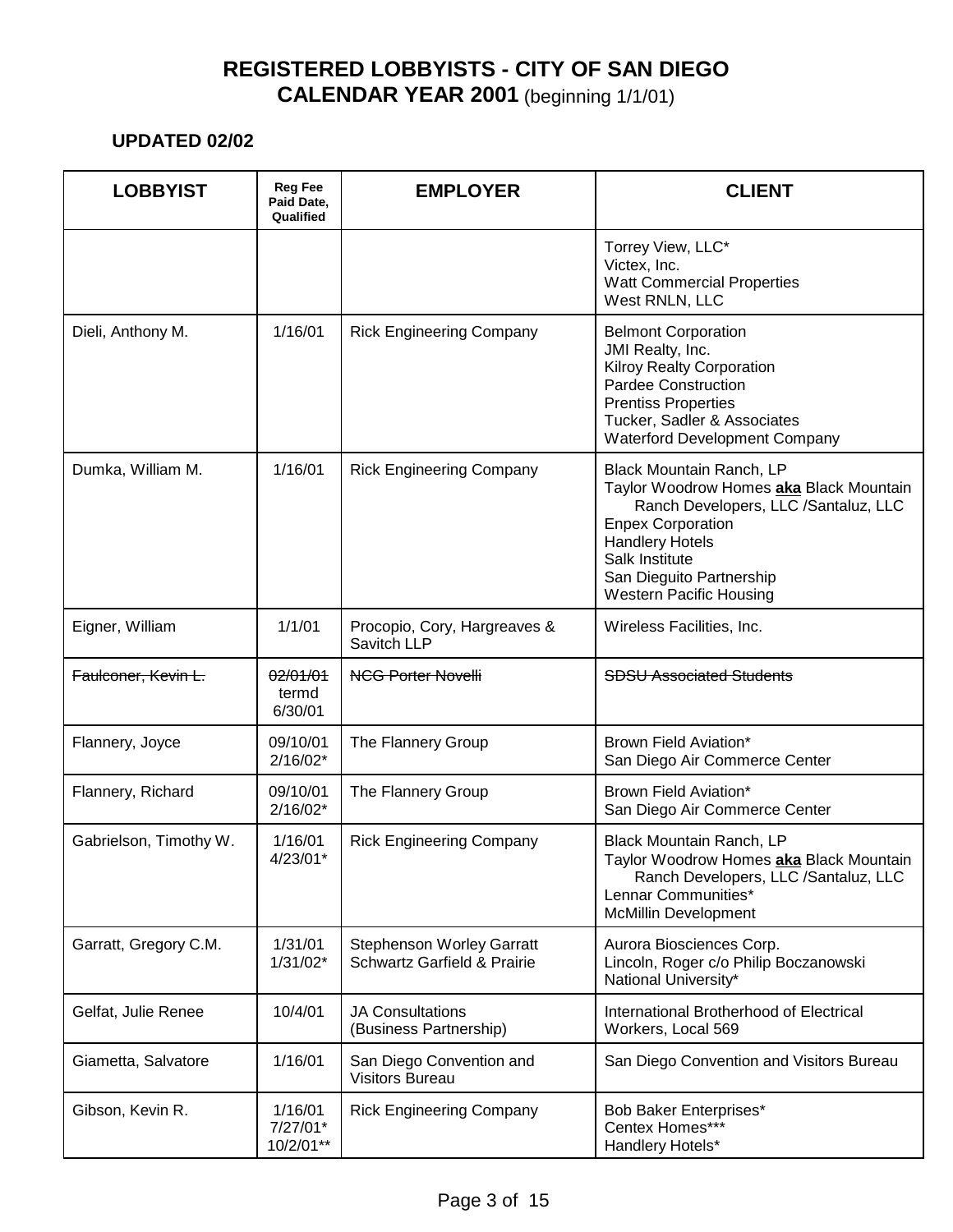| <b>LOBBYIST</b>       | <b>Reg Fee</b><br>Paid Date,<br>Qualified | <b>EMPLOYER</b>                                                                               | <b>CLIENT</b>                                                                                                                                                                                                                                                                                                                       |
|-----------------------|-------------------------------------------|-----------------------------------------------------------------------------------------------|-------------------------------------------------------------------------------------------------------------------------------------------------------------------------------------------------------------------------------------------------------------------------------------------------------------------------------------|
|                       | $1/18/02***$                              |                                                                                               | Shea Homes**<br>Taylor Woodrow Homes aka Black Mountain<br>Ranch Developers, LLC /Santaluz, LLC<br>TMP Homes***                                                                                                                                                                                                                     |
| Gleed, E. Dale        | 2/7/01                                    | Brookfield Homes San Diego Inc.                                                               | Brookfield Homes San Diego Inc.                                                                                                                                                                                                                                                                                                     |
| Goddard, John D.      | 1/16/01                                   | <b>Rick Engineering Company</b>                                                               | Hodges Golf Center, Inc.<br>Lambron, Greg                                                                                                                                                                                                                                                                                           |
| Gonzalez, Santana Jr. | 1/16/01                                   | ChevronTexaco Corporation<br>Chevron Corporation                                              | ChevronTexaco Corporation<br>Chevron Corporation                                                                                                                                                                                                                                                                                    |
| Gorton, George        | 7/30/01<br>Term'd<br>6/30/01              | <b>The California Group</b>                                                                   | <b>Brown Field Aviation Park, LLC</b>                                                                                                                                                                                                                                                                                               |
| Greco, F. James       | 5/11/01<br>$9/30/01*$                     | T&B Planning Consultants, Inc.                                                                | Aspen Creek, LLC<br>Hancock Storage, Etc.*<br>Kilroy Realty*<br>McMillin (Pacific Land & Investment)<br><b>Meridian Residential Association</b><br>Pardee Construction Company<br>San Diego Unified School District<br>Storage Etc. Hancock LLC<br><b>Western Pacific Housing</b>                                                   |
| Greenstein, James     | 1/16/01<br>Term<br>3/16/01                | <b>Rick Engineering Company</b><br>(left company mid-March, per<br>Carol of company, 3/19/01) | Stowe-Passco Development                                                                                                                                                                                                                                                                                                            |
| Griswold, Theodore J. | 1/12/01                                   | Procopio, Cory, Hargreaves &<br>Savitch LLP                                                   | (none with registration)                                                                                                                                                                                                                                                                                                            |
| Hardie, Katherline    | 1/16/01                                   | Pacific Telesis Group                                                                         | Pacific Telesis Group                                                                                                                                                                                                                                                                                                               |
| Harrison, Donald H.   | 1/5/01                                    | <b>Harrison Enterprises</b>                                                                   | BP Amoco (ARCO)                                                                                                                                                                                                                                                                                                                     |
| Harrison, Nancy E.    | 1/5/01                                    | <b>Harrison Enterprises</b>                                                                   | BP Amoco (ARCO)                                                                                                                                                                                                                                                                                                                     |
| Hart, Alexandra Maria | 10/4/01                                   | <b>JA Consultations</b><br>(Business Partnership)                                             | International Brotherhood of Electrical<br>Workers, Local 569                                                                                                                                                                                                                                                                       |
| Harvey, Scott         | 1/16/01                                   | Harvey, Scott                                                                                 | San Diego County Disposal Association                                                                                                                                                                                                                                                                                               |
| Haynie, Allen D.      | 1/16/01<br>9/30/01*<br>$2/4/02**$         | Latham & Watkins                                                                              | Allied Waste Industries, Inc.**<br>Black Mountain Ranch Developers, Inc.<br><b>Black Mountain Ranch Limited Partnership</b><br><b>Catellus Development Corporation</b><br>JMI Realty, Inc.<br>LandGrant<br>Makar Properties, LLC*<br>Polygon-Southwest, Inc.<br><b>RCN Corporation</b><br>The San Diego Padres Baseball Partnership |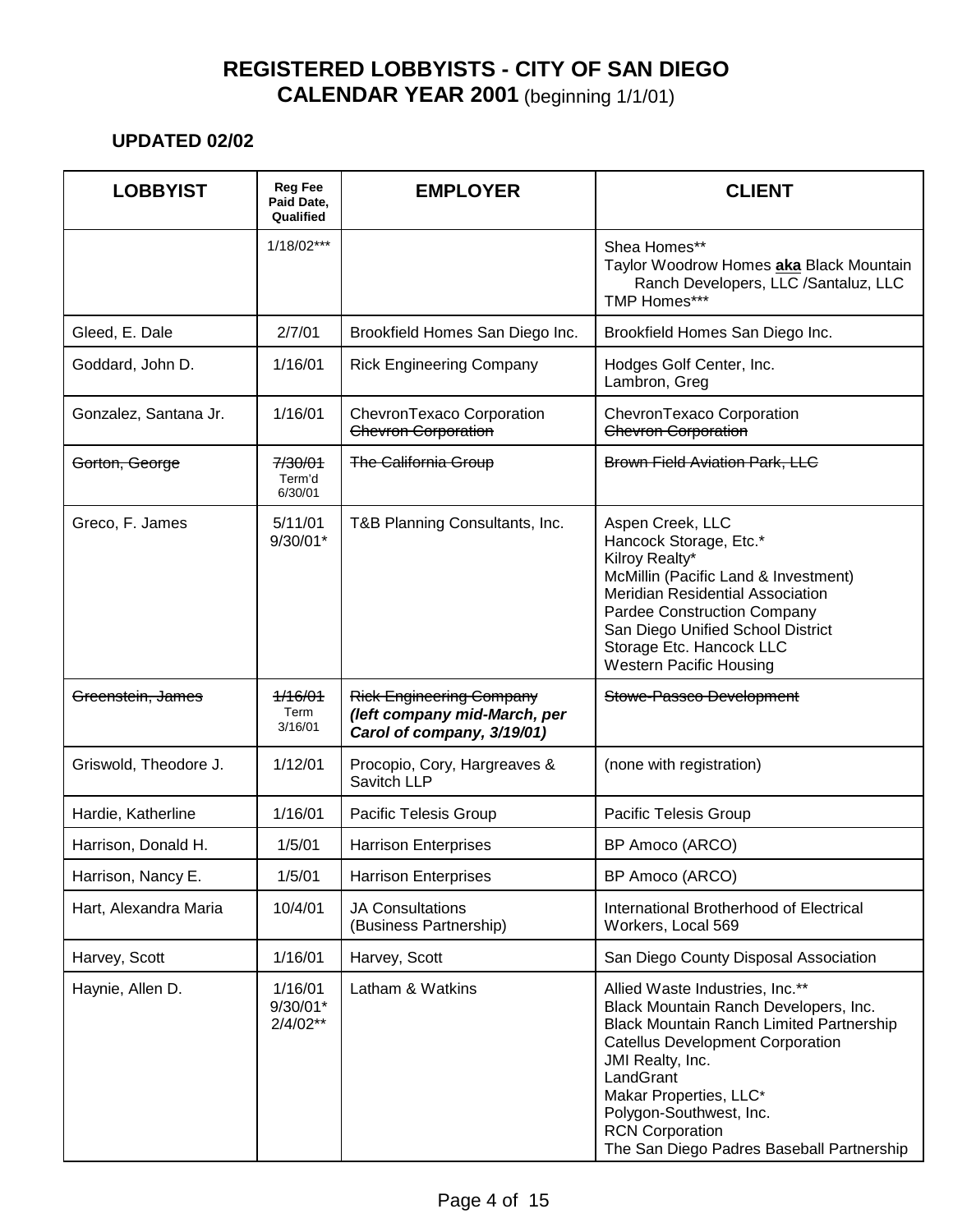| <b>LOBBYIST</b>  | <b>Reg Fee</b><br>Paid Date,<br>Qualified                   | <b>EMPLOYER</b>                    | <b>CLIENT</b>                                                                                                                                                                                                                                                                                                                                                                                                                                                                                                                                                                                                                                                                                                                                                                                                                                                                                                                                                                                                                                                                                                                                                                                                                                                                                                                                                                                   |
|------------------|-------------------------------------------------------------|------------------------------------|-------------------------------------------------------------------------------------------------------------------------------------------------------------------------------------------------------------------------------------------------------------------------------------------------------------------------------------------------------------------------------------------------------------------------------------------------------------------------------------------------------------------------------------------------------------------------------------------------------------------------------------------------------------------------------------------------------------------------------------------------------------------------------------------------------------------------------------------------------------------------------------------------------------------------------------------------------------------------------------------------------------------------------------------------------------------------------------------------------------------------------------------------------------------------------------------------------------------------------------------------------------------------------------------------------------------------------------------------------------------------------------------------|
| Heidel, Lynne L. | 1/16/01<br>4/20/01*<br>7/30/01**<br>10/22/01***<br>1/16/02† | Sullivan Wertz McDade &<br>Wallace | 202 Coast, LLC<br>All Hallows Catholic Church<br>Alliant Universityt<br>Blum, Kurt and Susiet<br><b>Bragg Crane Service</b><br>Chamberlain, John W.*<br><b>CLB Partners</b><br>Coca Cola Enterprises<br>Cotner, Lauren & John*<br>Crandall, Chipt<br><b>DDR Oliver McMillan</b><br><b>Destination Development Corporation</b><br>Doolittle, Dr. Russell<br>Evergreen Devco, Inc.**<br><b>Extended Stay America</b><br>Fairbanks Ranch Country Club<br>Finfer, Mark I.*<br>Fremont Realty Capital*<br><b>Girl Scouts</b><br>H.G. Fenton Company<br>Hillel of San Diego<br>Home Depot***<br><b>HRS</b><br>Jacobs, Jeff**<br>JPI Southern California**<br>Lee, Roger**<br>Levitt, Gary*<br>Lin, Yuan & Grace*<br>Mayfair Homes, Inc.<br>MedImpact Healthcare Systems, Inc.<br>Mesdaq, Ahmad**<br>Midas Muffler<br>Murray Callan Swim School<br>Pacifica Companies<br>Parsons, Michael***<br>Peninsula Enterprises, LLC**<br>Phoenix Property Company<br>Property Mgmt. & Development Corp.†<br>Reinsch, Ronald C.*<br>Riis, Elizabeth***<br>San Diego Jewish Academy<br>San Diego Rescue Mission**<br>San Diego Surf Cup<br>Santee Investments<br>Schmucker, Dennis**<br>Sinclair, Robert (Sinclair Properties)<br>St. William of York Parish**<br>Sucato, Ruth & Vincent<br>Wallner, Sally & Nicholas<br><b>Western Pacific Housing</b><br>Douglas Wilson Companies<br><b>Woodbury University</b> |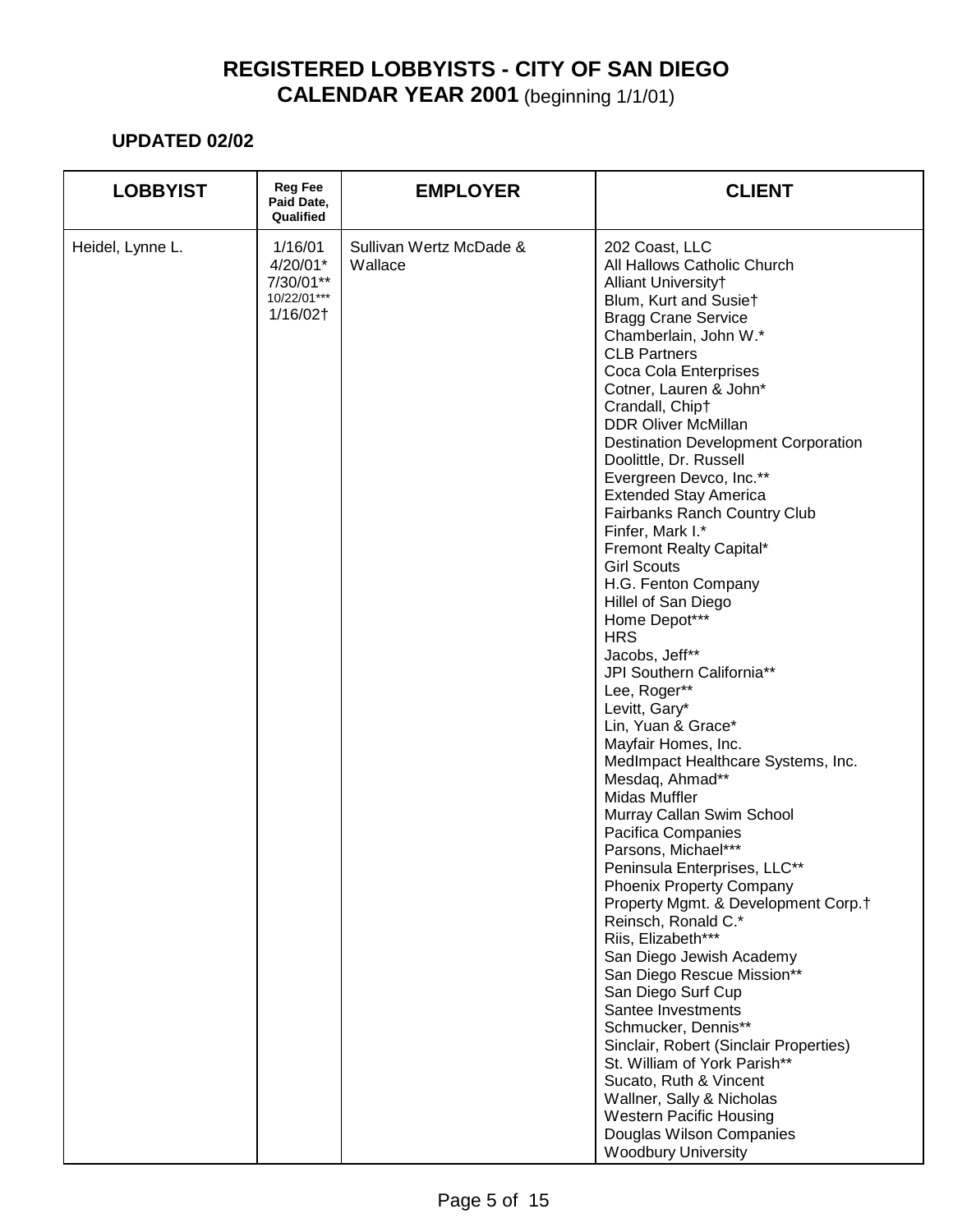| <b>LOBBYIST</b>               | <b>Reg Fee</b><br>Paid Date,<br>Qualified | <b>EMPLOYER</b>                 | <b>CLIENT</b>                                                                                                                                                                                                                                                                                                                                                                                                                                                                                                                                                                                                                                                                           |
|-------------------------------|-------------------------------------------|---------------------------------|-----------------------------------------------------------------------------------------------------------------------------------------------------------------------------------------------------------------------------------------------------------------------------------------------------------------------------------------------------------------------------------------------------------------------------------------------------------------------------------------------------------------------------------------------------------------------------------------------------------------------------------------------------------------------------------------|
| Hernandez, Randal             | 12/26/00                                  | Bank of America, NT&SA          | Bank of America, NT&SA                                                                                                                                                                                                                                                                                                                                                                                                                                                                                                                                                                                                                                                                  |
| Hewings, Carlton S.           | 1/16/01                                   | <b>Rick Engineering Company</b> | Hodges Golf Center, Inc.<br>Lambron, Greg                                                                                                                                                                                                                                                                                                                                                                                                                                                                                                                                                                                                                                               |
| Higgins, Karl                 | 1/8/01                                    | Higgins & Associates            | Advanced Financial Company, LLC<br><b>Chilton &amp; Associates</b><br><b>Grand Pacific Resorts</b>                                                                                                                                                                                                                                                                                                                                                                                                                                                                                                                                                                                      |
| Hollingworth, Tracy<br>Morgan | 1/16/01                                   | San Diego Assoc. of Realtors    | San Diego Association of Realtors                                                                                                                                                                                                                                                                                                                                                                                                                                                                                                                                                                                                                                                       |
| Hull, John D.                 | 1/16/01                                   | Pacific Telesis Group           | Pacific Telesis Group                                                                                                                                                                                                                                                                                                                                                                                                                                                                                                                                                                                                                                                                   |
| Jones, Donna                  | 1/4/01<br>7/20/01*<br>10/31/01**          | Latham & Watkins                | <b>Black Mountain Ranch Limited Partnership</b><br>Cal Peak Power LLC*<br><b>Handlery Hotels</b><br>Polygon Southwest, Inc.<br><b>RCN</b><br>Santaluz LLC<br>San Diego Landfill Systems**<br><b>Trammel Crow Residential**</b>                                                                                                                                                                                                                                                                                                                                                                                                                                                          |
| Kahlen, Craig J.              | 1/16/01<br>$9/5/01*$                      | <b>Rick Engineering Company</b> | 4S Kelwood*<br>Black Mountain Ranch, LP<br><b>Western Pacific Housing</b>                                                                                                                                                                                                                                                                                                                                                                                                                                                                                                                                                                                                               |
| Kruger, Janay                 | 1/2/01<br>$4/5/01*$<br>10/5/01**          | Kruger, Janay                   | <b>Allstar Equities</b><br><b>Baker Ford</b><br>Carmelite Monastery*<br>Clark, Dave<br><b>Government Solutions*</b><br>Greystone Homes/Lennar<br>Hearthstone**<br>Janez Properties<br>Lincoln/Clark Properties, LLC<br>Master Development Corporation<br>Meer Capital, LLC*<br>Mission Valley Auto Circle<br>Park Laurel, LLC<br>Patrick Dev./So Cal Development<br>Polygon Development<br>San Diego Pay Phone Association<br>San Diego Taxi & Livery Association*<br>Shea Homes<br>Simpson House, LP<br>Sipe, Brian & Sun Properties<br>Stones Unlimited**<br>Sunrise Management<br><b>Tarsadia Hotels</b><br>Taylor-Woodrow<br>Western Dev. Con.<br>Westfield Shopping Town/Centers** |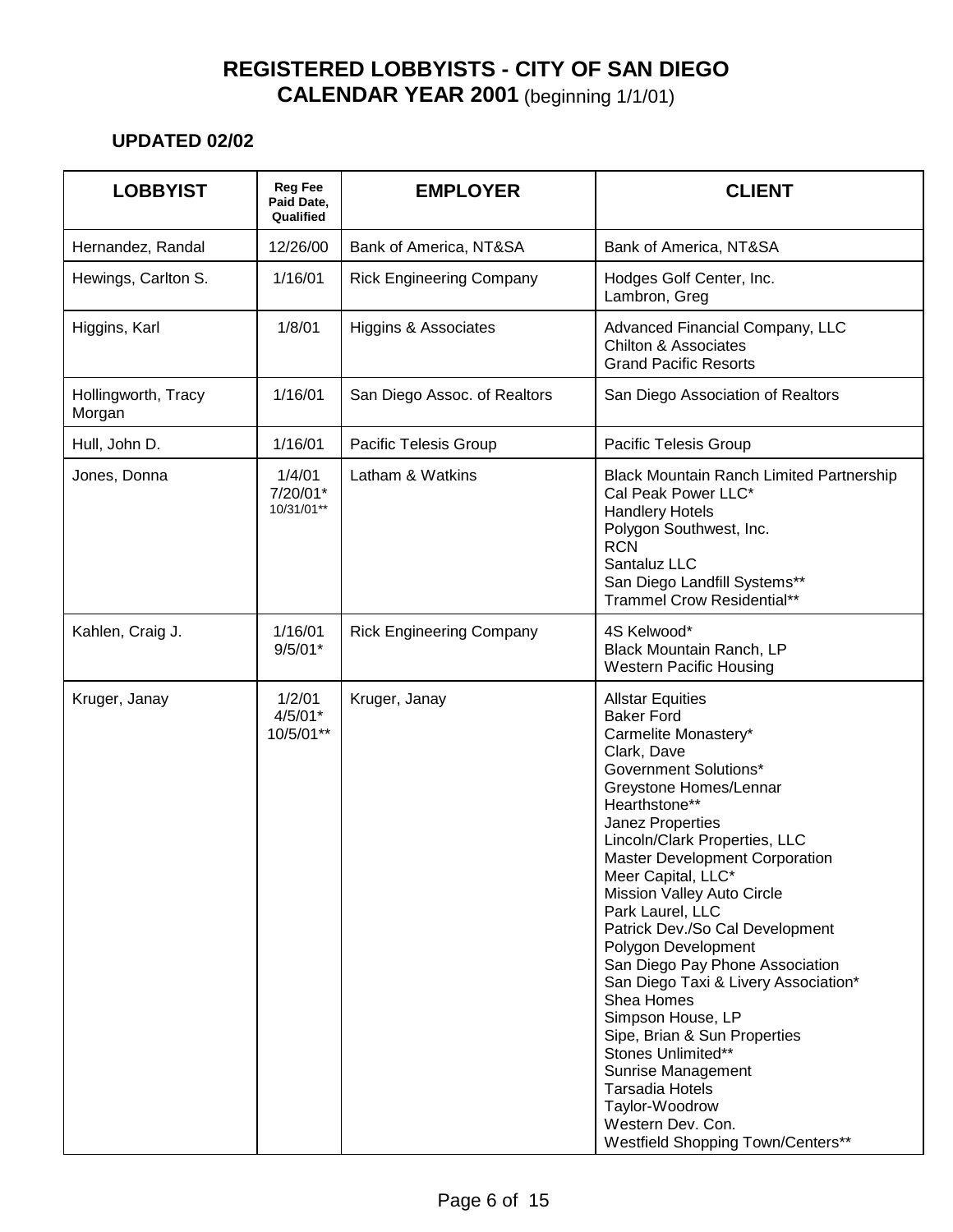| <b>LOBBYIST</b>      | <b>Reg Fee</b><br>Paid Date,<br>Qualified                   | <b>EMPLOYER</b>                                           | <b>CLIENT</b>                                                                                                                                                                                                                                                           |
|----------------------|-------------------------------------------------------------|-----------------------------------------------------------|-------------------------------------------------------------------------------------------------------------------------------------------------------------------------------------------------------------------------------------------------------------------------|
|                      |                                                             |                                                           | Yellow Cab / Transportation Network                                                                                                                                                                                                                                     |
| Kwiatkowski, Adrian  | 1/5/01<br>$9/12/01*$                                        | The Monger Company                                        | Alliance Healthcare Foundation<br>Santaluz/Taylor Woodrow Homes*                                                                                                                                                                                                        |
| Landa, Enrique       | 10/1/01                                                     | Bajagua Project LLC                                       | Bajagua Project LLC                                                                                                                                                                                                                                                     |
| Lantry, James Joseph | 11/1/01                                                     | James Lantry<br><b>Consulting/Legislative Advocates</b>   | (none with registration)                                                                                                                                                                                                                                                |
| Leahy, William H. II | 1/1/01<br>Term'd<br>6/30/01                                 | <b>The Nature Conservancy</b>                             | <b>The Nature Conservancy</b>                                                                                                                                                                                                                                           |
| Ledford, Richard S.  | 1/31/01<br>4/30/01*<br>5/25/01**                            | Ledford, Richard S.                                       | <b>Budget Car Sales**</b><br>City of Coronado*<br>Douglas E. Barnhart<br>Mari-Flite Ferries, Inc.<br><b>McMillin Land Development</b><br>Old Town Trolley Tours                                                                                                         |
| Mac Nary, Glenn P.   | 4/13/01                                                     | Glenn P. Mac Nary                                         | Glenn P. Mac Nary                                                                                                                                                                                                                                                       |
| Mallec, Dann L.      | 1/16/01                                                     | <b>Rick Engineering Company</b>                           | Black Mountain Ranch, LP<br>Taylor Woodrow Homes aka Black Mountain<br>Ranch Developers, LLC /Santaluz, LLC<br>H.G. Fenton Company<br>Lambron, Greg<br><b>Pardee Construction Company</b><br>San Dieguito Partnership<br><b>Western Pacific Housing</b>                 |
| Maloni, Scott        | 1/18/01<br>$5/15/01*$                                       | <b>Public Policy Strategies</b><br>Stoorza Communications | M & M Tee Times<br>Shea Homes*                                                                                                                                                                                                                                          |
| Marston, Jeff        | 1/16/01<br>$4/25/01*$<br>10/30/01**<br>$2/1/02***$          | <b>Marston &amp; Marston</b>                              | Calpine Corporation***<br>Douglas E. Barnhart, Inc.<br>Information Systems and Networks Corp.<br>Lockheed Martin IMS Photo Enforcement<br>Group*<br>NTC Foundation**<br><b>PG&amp;E National Energy Group</b><br>Quantum Health, Inc.*<br>San Diego Air Commerce Center |
| McDade, J. Michael   | 1/16/01<br>4/20/01*<br>7/30/01**<br>10/22/01***<br>1/16/02† | Sullivan Wertz McDade &<br>Wallace                        | Associated Students of SDSU<br><b>Catellus Development Corporation</b><br>Christopherhill Development<br>CIP Development†<br>Clews, Bunnyt<br>Coast Volleyball*<br>Dassons Development, LLC<br>Fairbanks Ranch Country Club<br>H.G. Fenton Company                      |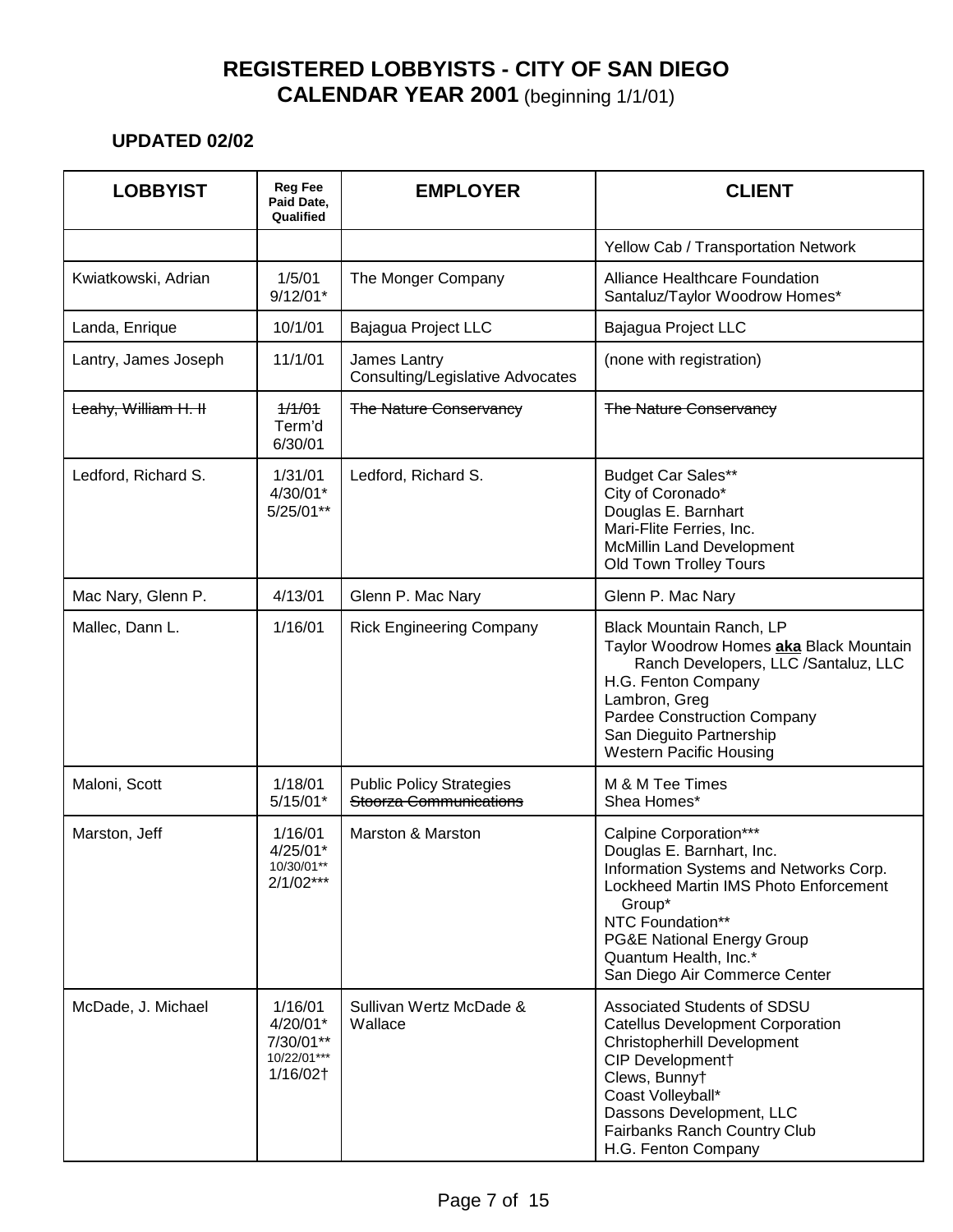| <b>LOBBYIST</b>                  | <b>Reg Fee</b><br>Paid Date,<br>Qualified                   | <b>EMPLOYER</b>                    | <b>CLIENT</b>                                                                                                                                                                                                                                                                                                                                                                                                                                                                                                                                       |
|----------------------------------|-------------------------------------------------------------|------------------------------------|-----------------------------------------------------------------------------------------------------------------------------------------------------------------------------------------------------------------------------------------------------------------------------------------------------------------------------------------------------------------------------------------------------------------------------------------------------------------------------------------------------------------------------------------------------|
|                                  |                                                             |                                    | Home Depot***<br>Horizon Christian Fellowship<br>Mesdaq, Ahmad<br>Peterson, Kim H.<br>Poseidon Resources Corporation**<br>Shooshani Development, Inc.***<br>Sun Harbor Marina<br>U.S. Filter Wastewater Group, Inc.***<br><b>WCC</b><br><b>Westway Development</b>                                                                                                                                                                                                                                                                                  |
| McEfee, Camden S.                | 1/16/01                                                     | California Strategies              | <b>Farallon Capital Management</b>                                                                                                                                                                                                                                                                                                                                                                                                                                                                                                                  |
| McGrory, Jack                    | 1/8/01                                                      | <b>Price Entities</b>              | (none with registration)                                                                                                                                                                                                                                                                                                                                                                                                                                                                                                                            |
| McKinley, Laurie J.<br>(Madigan) | 1/10/01                                                     | <b>MNA Consulting</b>              | <b>McMillin Communities</b>                                                                                                                                                                                                                                                                                                                                                                                                                                                                                                                         |
| McIntosh, Kathleen               | 1/17/01<br>Term'd<br>8/6/01                                 | McIntosh, Kathleen                 | <b>Burglar and Fire Alarm Association of San</b><br>Diego County                                                                                                                                                                                                                                                                                                                                                                                                                                                                                    |
| McPartland, Stephen J.           | 1/16/01                                                     | <b>Rick Engineering Company</b>    | <b>Bob Baker Enterprises</b><br><b>Centex Homes</b><br>Taylor Woodrow Homes aka Black Mountain<br>Ranch Developers, LLC /Santaluz, LLC<br><b>Handlery Hotels</b><br>Land Grant c/o University City Community<br>Village, LP<br>San Dieguito Partnership                                                                                                                                                                                                                                                                                             |
| Michael, Rebecca                 | 1/16/01<br>4/20/01*<br>7/30/01**<br>10/22/01***<br>1/16/02† | Sullivan Wertz McDade &<br>Wallace | Coast Volleyball+<br>Diocese of San Diego<br><b>Fremont Realty Capital</b><br>Gillespie Schoolt<br><b>Girl Scouts</b><br>Hager, Barry E.†<br>Horizon Christian Fellowship*<br>Ingalls, Todd/Ingalls' Enterprises***<br>Insituform Technologies, Inc.*<br>Maranatha Chapel & Christian Sc.*<br>Mobile Homes Acceptance Corp.***<br>Moujaes, Sam<br>Murray Callan Swim School<br>Perl, Leon*<br>Pt. Loma Nazarene University<br>Riis, Elizabeth*<br>UETA, Inc.<br>Veterinary Holding Company**<br>Wells, Matt - Architect<br>Western Pacific Housing* |
| Milch, James S.                  | 1/22/01                                                     | Milch & Wolfsheimer                | Anheuser Busch                                                                                                                                                                                                                                                                                                                                                                                                                                                                                                                                      |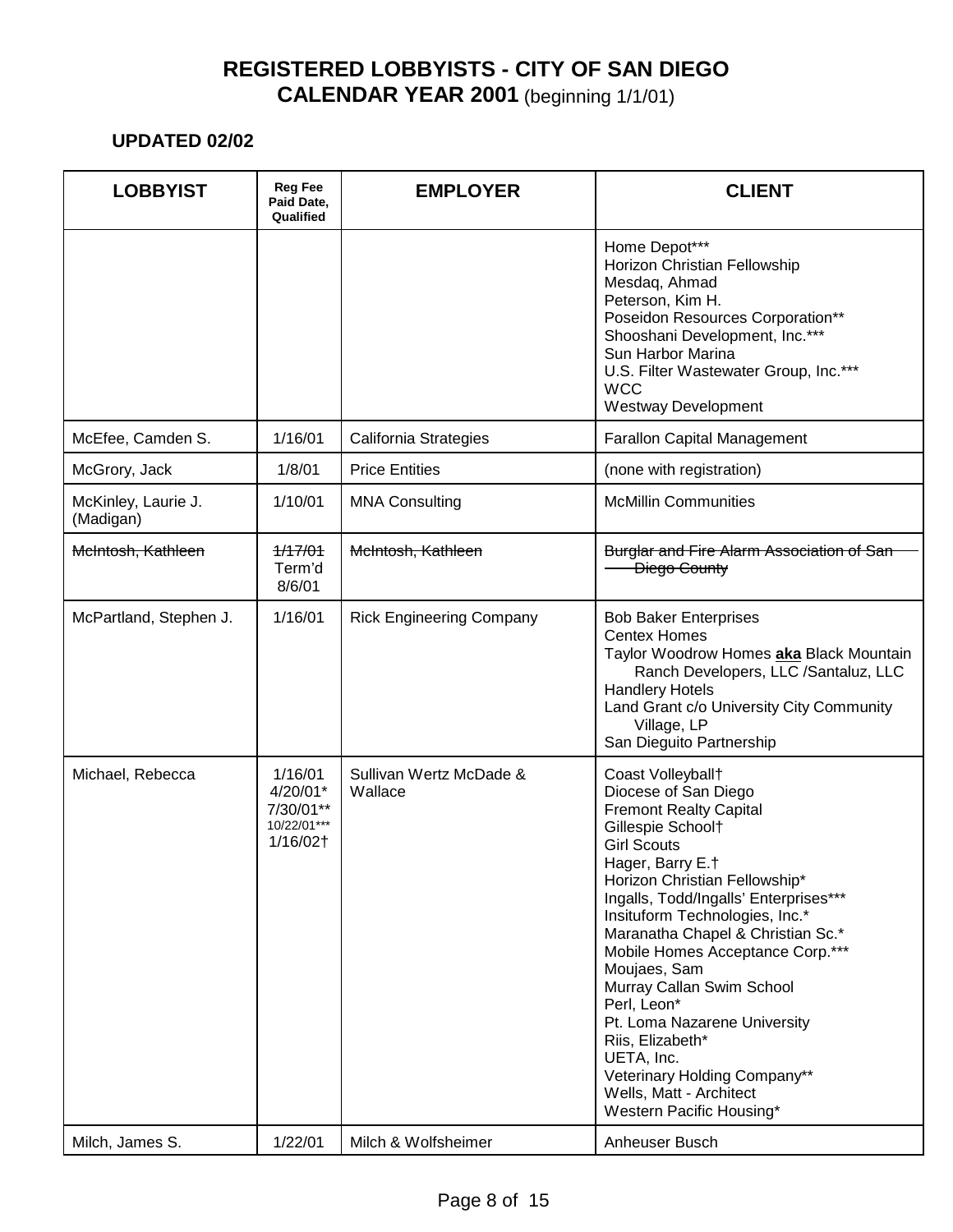| <b>LOBBYIST</b>             | <b>Reg Fee</b><br>Paid Date,<br>Qualified | <b>EMPLOYER</b>                 | <b>CLIENT</b>                                                                                                                                                                                                                                                                                                                                                                                                                                                                                                     |
|-----------------------------|-------------------------------------------|---------------------------------|-------------------------------------------------------------------------------------------------------------------------------------------------------------------------------------------------------------------------------------------------------------------------------------------------------------------------------------------------------------------------------------------------------------------------------------------------------------------------------------------------------------------|
|                             | 4/30/01*<br>10/10/01**<br>$1/14/02***$    |                                 | Barob Group Ltd.***<br>California American Water<br>California Cabaret Association<br>Maier & Siebel**<br>Miller, Brett A.<br>Potomac Sport Properties/Black Mountain<br>Ranch<br>Sea World of California<br>Seville Homeowners Association<br>Union Bank of California<br>Vescor Capital*<br>Wal-Mart Stores, Inc.                                                                                                                                                                                               |
| Monger, Albert Jackson, Jr. | 1/5/01<br>$9/12/01*$                      | The Monger Company              | <b>Alliance Healthcare Foundation</b><br>Santaluz/Taylor Woodrow Homes*                                                                                                                                                                                                                                                                                                                                                                                                                                           |
| Morrison, Stephanie         | 1/10/01                                   | <b>MNA Consulting</b>           | Pardee Construction Company                                                                                                                                                                                                                                                                                                                                                                                                                                                                                       |
| Mulanix, Mitchell Scott     | 9/10/01                                   | Legislative Strategies, Inc.    | San Diego Air Commerce Center                                                                                                                                                                                                                                                                                                                                                                                                                                                                                     |
| Munro, Robin M.             | 7/1/01<br>12/18/01*<br>1/16/02†           | Sullivan Wertz McDade Wallace   | All Hallows Catholic Church<br>Blum, Kurt and Susiet<br>Coca Cola Enterprises<br>Crandall, Chipt<br>Evergreen Devco Inc.<br>Fremont Realty Capital <sup>+</sup><br>H. G. Fenton Companyt<br>Hillel of San Diegot<br>HRS*<br>Jacobs, Jefft<br>JPI Southern California*<br>Midas Mufflert<br>Murray Callan Swim School*<br>Property Mgmt. & Development Corp.†<br>Reinsch, Ronald C.<br>Riis, Elizabeth<br>San Diego Rescue Mission<br>Schmucker, Dennis<br>Wallner, Nicholas and Sally<br>Western Pacific Housing† |
| Murphy, Timothy J.          | 1/16/01<br>$7/27/01*$                     | <b>Rick Engineering Company</b> | Black Mountain Ranch, LP<br>Centex Homes*<br>Taylor Woodrow Homes aka Black Mountain<br>Ranch Developers, LLC/Santaluz, LLC<br>H. G. Fenton Company<br>Land Grant c/o University City Community<br>Village, LP*<br>San Dieguito Partnership                                                                                                                                                                                                                                                                       |
| Nelson, William Mark        | 1/30/01                                   | Sempra Energy/SDG&E             | Sempra Energy/SDG&E                                                                                                                                                                                                                                                                                                                                                                                                                                                                                               |
| Netzer, Sondra Michelle     | 1/2/01                                    | <b>Western Pacific Housing</b>  | <b>Western Pacific Housing</b>                                                                                                                                                                                                                                                                                                                                                                                                                                                                                    |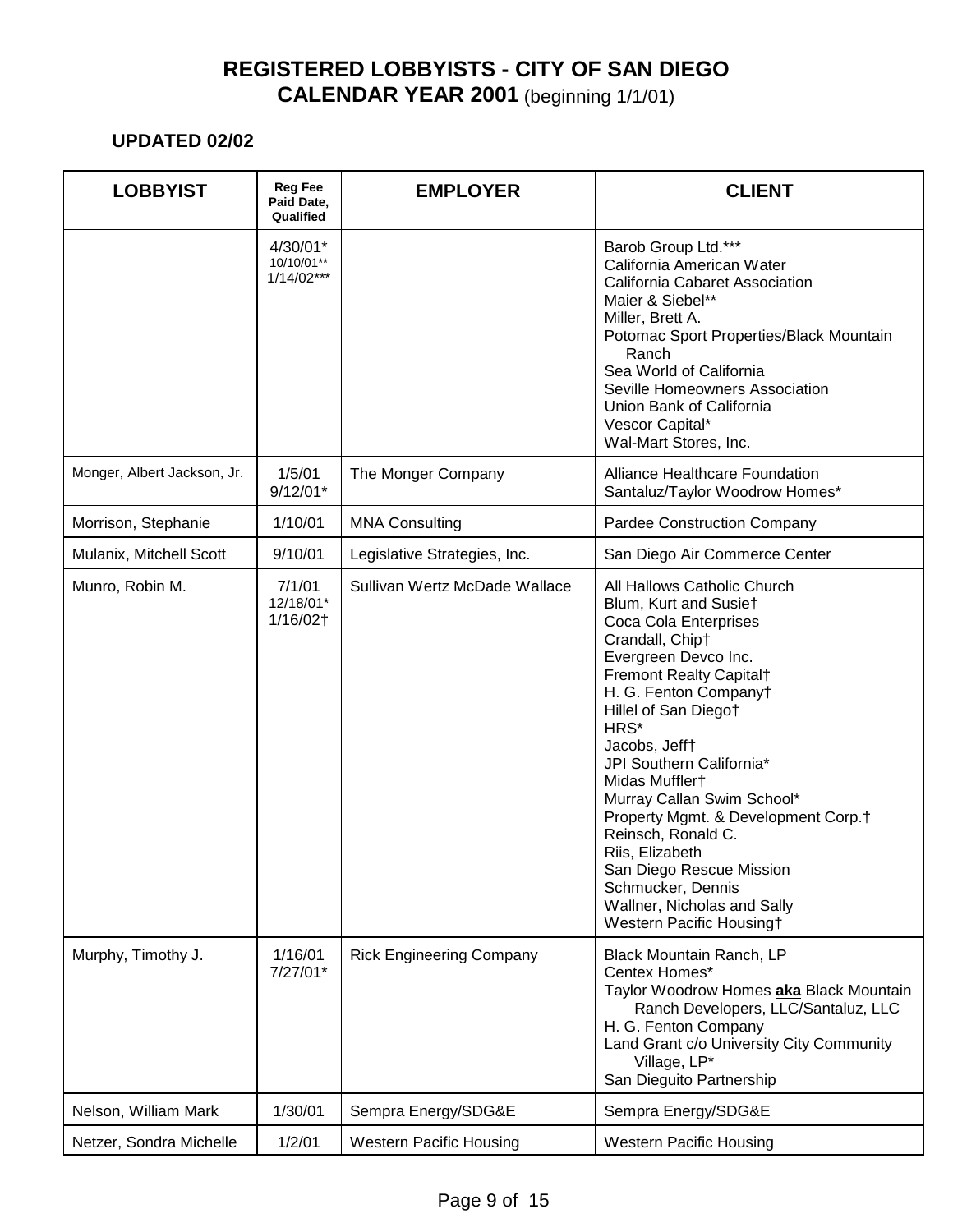| <b>LOBBYIST</b>       | <b>Reg Fee</b><br>Paid Date,<br>Qualified                   | <b>EMPLOYER</b>                 | <b>CLIENT</b>                                                                                                                                                                                                                                                                                                                                                                                                                                                                                                                                                                                                                                                                                                                                                                                                                                                      |
|-----------------------|-------------------------------------------------------------|---------------------------------|--------------------------------------------------------------------------------------------------------------------------------------------------------------------------------------------------------------------------------------------------------------------------------------------------------------------------------------------------------------------------------------------------------------------------------------------------------------------------------------------------------------------------------------------------------------------------------------------------------------------------------------------------------------------------------------------------------------------------------------------------------------------------------------------------------------------------------------------------------------------|
| Nielsen, David C.     | 1/10/01<br>7/30/01*<br>10/5/01**                            | <b>MNA Consulting</b>           | <b>Johnson Communities</b><br><b>Pardee Construction Company</b><br><b>Roman Catholic Diocese</b><br>San Diego Padres Baseball Club<br>San Diego Rescue Mission**<br>Sea World of California**<br>The Zoological Society of San Diego<br>YMCA of San Diego County*                                                                                                                                                                                                                                                                                                                                                                                                                                                                                                                                                                                                 |
| O'Connell, Michael A. | 1/31/01                                                     | The Nature Conservancy          | The Nature Conservancy                                                                                                                                                                                                                                                                                                                                                                                                                                                                                                                                                                                                                                                                                                                                                                                                                                             |
| Osborne, John R.      | 1/16/01                                                     | Pacific Telesis Group           | Pacific Telesis Group                                                                                                                                                                                                                                                                                                                                                                                                                                                                                                                                                                                                                                                                                                                                                                                                                                              |
| Ostegard, Gary W.     | 1/16/01<br>$4/23/01*$<br>10/3/01**                          | <b>Rick Engineering Company</b> | American Assets, Inc.<br>Cooper, Harry C. (Trust)<br>Granum Partners**<br>Salk Institute*<br>Western Devcon**                                                                                                                                                                                                                                                                                                                                                                                                                                                                                                                                                                                                                                                                                                                                                      |
| Perkins, Johnnie      | 1/4/01<br>5/29/01*<br>$1/31/02**$                           | Perkins, Johnnie                | <b>KB Home**</b><br>San Diego County Disposal Association<br>San Diego Landfill Systems<br>Western Pacific Housing*                                                                                                                                                                                                                                                                                                                                                                                                                                                                                                                                                                                                                                                                                                                                                |
| Peterson, Matthew A.  | 1/31/01<br>4/30/01*<br>7/31/01**<br>10/31/01***<br>1/31/02† | Peterson & Price, APC           | 1250 Prospect LLC**<br>Ace Parking Management, Inc.**<br>Aron, Randy<br>Bethea, Ethel<br>Bichell, Dr. David P.V. and Mrs. Terry Jo*<br>Bovis Lend Lease (previously registered as<br>Lend Lease Development US, Inc.<br>Busboom, Eric and Jennifer*<br>Cal Sun Development Co.<br><b>Center Court LLC</b><br>Children's Hospital (previously registered as<br>Master CUP account)<br>Clay, Jim and Andie<br>Coffman, Timothy***<br>Cooper, Harry**<br>Cornell, Ken & Beth Molasky-Cornell***<br>Costco Wholesale**<br>Crow, Berry T.<br>Dave & Buster's Inc.<br>Desert Pacific Council - Boy Scouts of America**<br>Destination Hotels & Resorts*<br>Dovey, Brian and Betty*<br><b>Fashion Valley Center</b><br>Flocke & Avoyer Commercial R.E.<br>Gee, Howard*<br><b>Girard Development LP</b><br>Gratt, Dona*<br>Greaves, Barbara**<br>Hill, Michael and Diana** |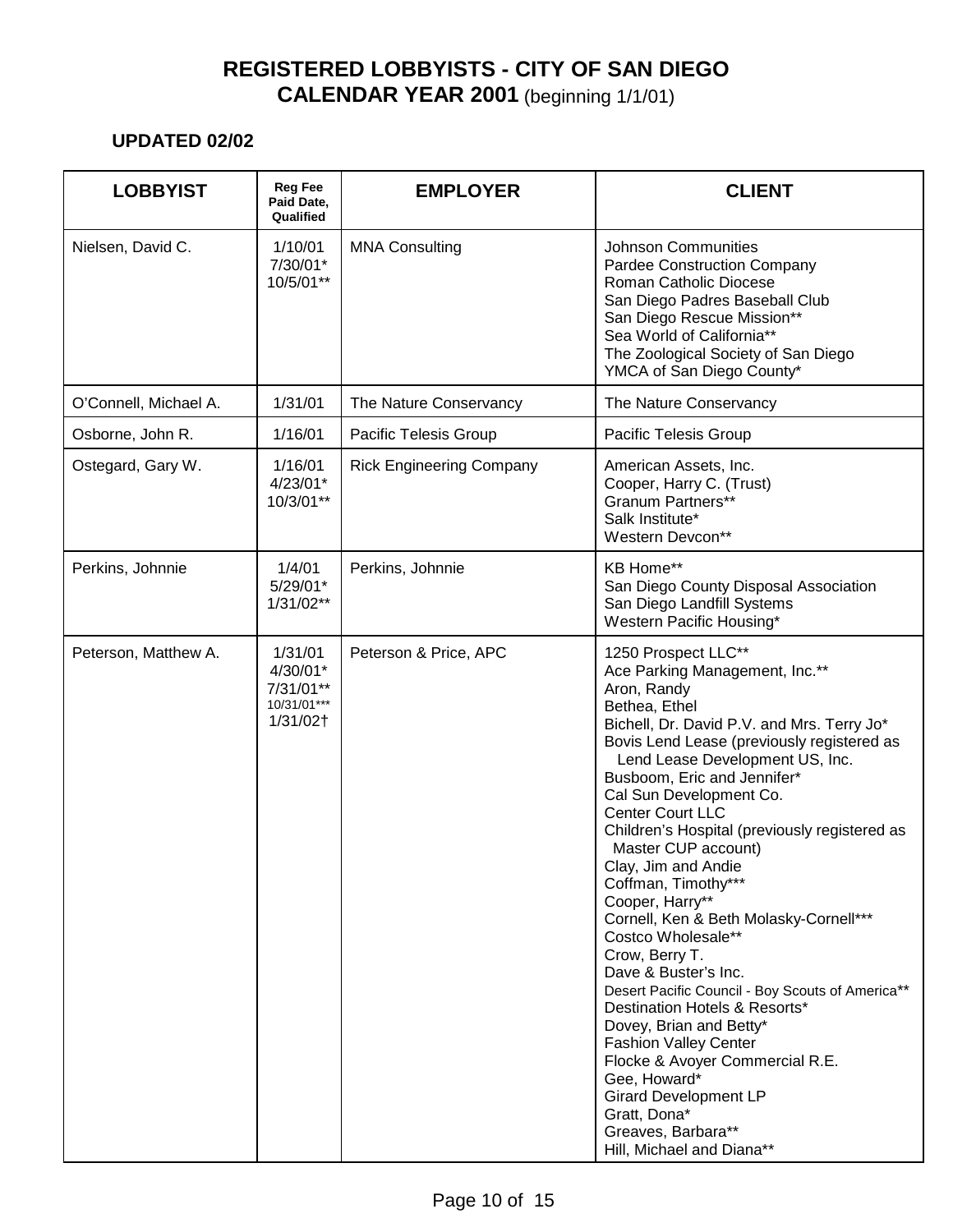| <b>LOBBYIST</b>  | <b>Reg Fee</b><br>Paid Date,<br>Qualified | <b>EMPLOYER</b>                                    | <b>CLIENT</b>                                                                                                                                                                                                                                                                                                                                                                                                                                                                                                                                                                                                                                                                                                                                                                                                                                                                                                                                          |
|------------------|-------------------------------------------|----------------------------------------------------|--------------------------------------------------------------------------------------------------------------------------------------------------------------------------------------------------------------------------------------------------------------------------------------------------------------------------------------------------------------------------------------------------------------------------------------------------------------------------------------------------------------------------------------------------------------------------------------------------------------------------------------------------------------------------------------------------------------------------------------------------------------------------------------------------------------------------------------------------------------------------------------------------------------------------------------------------------|
|                  |                                           |                                                    | Island Architects West<br>Kooklani, Mahmoud and Mehryar<br>Kretowicz, Ure and Diane*<br>Kretz, Mark, D.D.S., A.P.C.*<br>Lawrence, Larry and Mara<br>LKPC Realty Corp.<br>Manchester Resorts**<br>McClellan & Associates**<br>Melcher, Andrew J.***<br>Moncrieff, Scott and Debra<br>Myrmel, Eric<br>Otay Crossing Self-Storage, LLC*<br>Paisley Lane, Inc.***<br>Parabia, Sam and Perin**<br>Pelky, Lance and Eileen<br>Peterson, Robert ("Rocky")+<br>PHP Management, Inc.<br>Pikolycky, Jerry***<br>Playa Del Sur, LLC*<br>Pransky, Dr. Seth and Susan†<br>Reeves, Paul and Sharon Stewart<br>Rogers, Margo<br>Rogers, Jim and Patty<br>Silverado La Jolla LLC*<br>Sorrento Valley Properties LLC<br>Sorrento Valley Self Storage LLC*<br>Spruce 58 LLC*<br>Taylor, Joel<br>Thurston Companies**<br>Torbati Enterprises, Inc. dba Pacific PCS Group**<br>Vertullo, John*<br>Voorhees, Sharron*<br><b>Westshaw Associates</b><br>White, Phil & Ann*** |
| Peterson, Paul   | 6/8/01                                    | Peterson & Price, APC                              | Costco Wholesale                                                                                                                                                                                                                                                                                                                                                                                                                                                                                                                                                                                                                                                                                                                                                                                                                                                                                                                                       |
| Pinnegar, Robert | 1/16/01                                   | San Diego County Apartment<br>Association          | San Diego County Apartment Association                                                                                                                                                                                                                                                                                                                                                                                                                                                                                                                                                                                                                                                                                                                                                                                                                                                                                                                 |
| Poole, David R.  | 2/7/01                                    | Brookfield Homes San Diego Inc.                    | Brookfield Homes San Diego Inc.                                                                                                                                                                                                                                                                                                                                                                                                                                                                                                                                                                                                                                                                                                                                                                                                                                                                                                                        |
| Ramer, Kai E.    | 1/16/01<br>4/23/01*                       | <b>Rick Engineering Company</b>                    | <b>KMD Architects*</b><br>Lowe Enterprises aka Destination<br><b>Development Corporation</b><br>Presness-Westar<br><b>Sharp Hospital</b><br>Shea Homes                                                                                                                                                                                                                                                                                                                                                                                                                                                                                                                                                                                                                                                                                                                                                                                                 |
| Reinders, Reint  | 1/16/01                                   | San Diego Convention and<br><b>Visitors Bureau</b> | San Diego Convention and Visitors Bureau                                                                                                                                                                                                                                                                                                                                                                                                                                                                                                                                                                                                                                                                                                                                                                                                                                                                                                               |
| Reisch, Kevin J. | 4/27/01                                   | Seltzer Caplan McMahon Vitek                       | American Assets*                                                                                                                                                                                                                                                                                                                                                                                                                                                                                                                                                                                                                                                                                                                                                                                                                                                                                                                                       |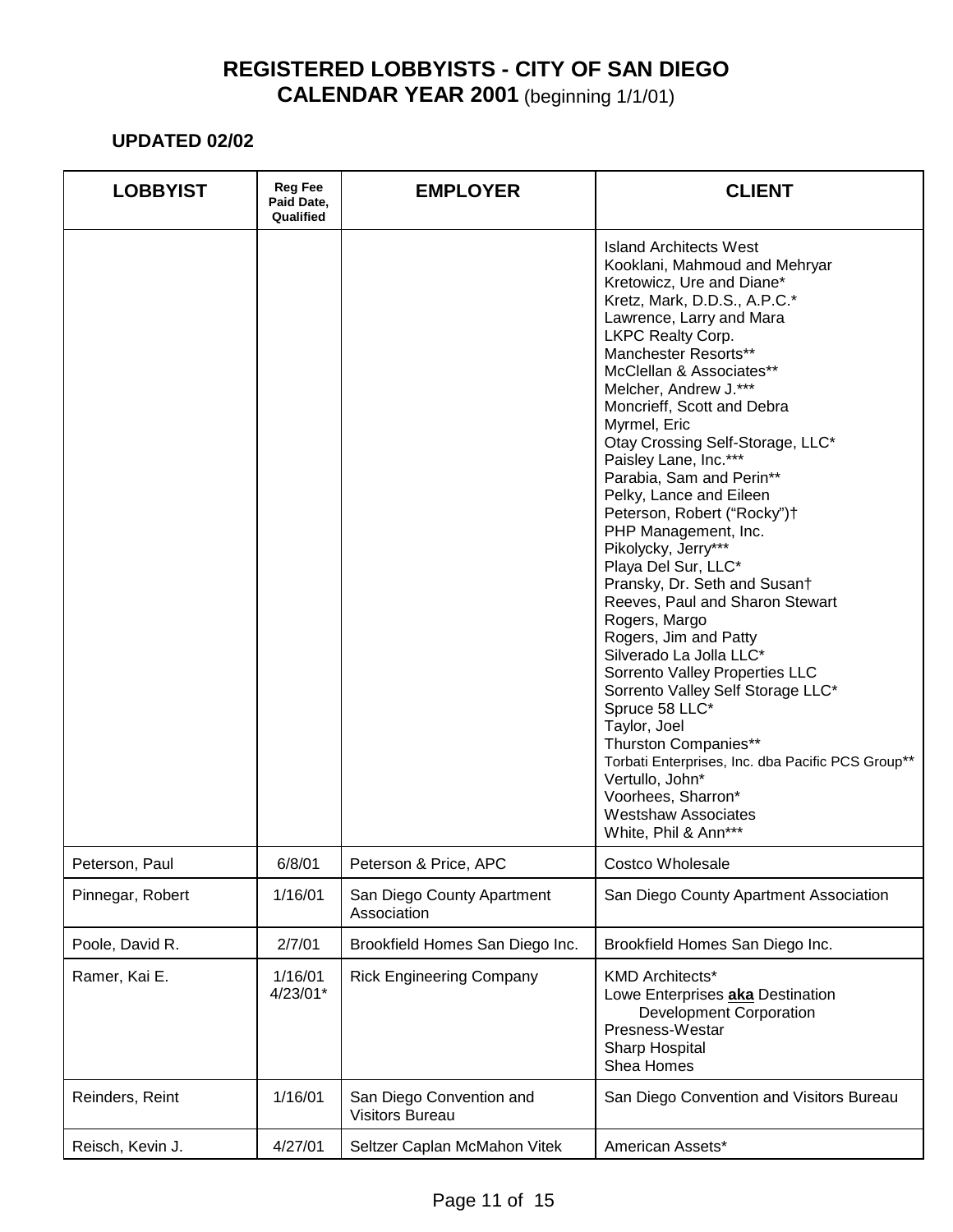| <b>LOBBYIST</b>         | <b>Reg Fee</b><br>Paid Date,<br>Qualified                    | <b>EMPLOYER</b>                 | <b>CLIENT</b>                                                                                                                                                                                                                                                                                                                                                                               |
|-------------------------|--------------------------------------------------------------|---------------------------------|---------------------------------------------------------------------------------------------------------------------------------------------------------------------------------------------------------------------------------------------------------------------------------------------------------------------------------------------------------------------------------------------|
|                         | $7/31/01*$<br>10/30/01**<br>1/10/02†                         |                                 | Aspen Creek, LLC<br>California Coastal Communities, Inc.**<br>De Anza Harbor Resort and Golf, LLC<br>La Jolla Cove Suites**<br>Dr. Hamid Mani**<br><b>McMillin Communities</b><br>Pardee Construction Company<br>Rancho Santa Fe Technology**<br>Regents Gardens Associates†<br>Singh, Sadanand**<br>Stern, Bill and Jennifer*<br>Torrey View, LLC**<br><b>Watt Commercial Properties**</b> |
| Rezvani, Matt           | 1/19/01                                                      | <b>BP</b> Amoco                 | <b>BP</b> Amoco                                                                                                                                                                                                                                                                                                                                                                             |
| Rising, Nelson C.       | 1/16/01                                                      | Catellus Development Corp.      | Catellus Development Corp.                                                                                                                                                                                                                                                                                                                                                                  |
| Saathoff, Stephanie     | 1/16/01<br>$2/7/01*$<br>$4/2/01**$<br>7/5/01***<br>10/23/01+ | Carpi & Clay                    | CalPEAK Power, LLC*<br>DYK Incorporated†<br>Handlery Hotels, Inc.<br>Old Town Trolley Tours<br>Poseidon Resources Corporation†<br>Rancho Santa Fe Technologies - MCS***<br>San Diego Landfill Systems<br><b>SAIC</b><br><b>Scripps Health</b><br>US Filter**                                                                                                                                |
| Sain, Douglas W.        | 2/16/01<br>$5/31/01*$<br>10/22/01**                          | Sain Communications, Inc.       | BBR Prestressed Tanks, Inc.<br><b>CP Kelco</b><br>ISP Alginates Inc.<br>Montgomery Watson<br>Plan Com**<br>United Water Services*                                                                                                                                                                                                                                                           |
| Sandstrom, Scot Charles | 1/2/01                                                       | <b>Western Pacific Housing</b>  | <b>Western Pacific Housing</b>                                                                                                                                                                                                                                                                                                                                                              |
| Schlesinger, Francis D. | 10/1/01                                                      | Bajagua LLC                     | Bajagua LLC                                                                                                                                                                                                                                                                                                                                                                                 |
| Seltzer, Brian T.       | 1/16/01                                                      | Seltzer Caplan McMahon Vitek    | <b>Baldwin Pacific Corporation</b><br><b>Civic Center Associates</b><br>Evans Hotels<br>Intracorp<br>J. Peter Block Companies<br>Malkin Properties, S.D.<br><b>McMillin Communities</b><br><b>Regents Gardens Associates</b><br>Tishman Urban Development Company                                                                                                                           |
| Silverman, Stephen H.   | 1/16/01<br>10/15/01*<br>$1/18/02**$                          | <b>Rick Engineering Company</b> | Black Mountain Ranch, LP<br>Dioceses of San Diego**<br>Keyser Marston Associates*<br><b>McMillin Companies</b>                                                                                                                                                                                                                                                                              |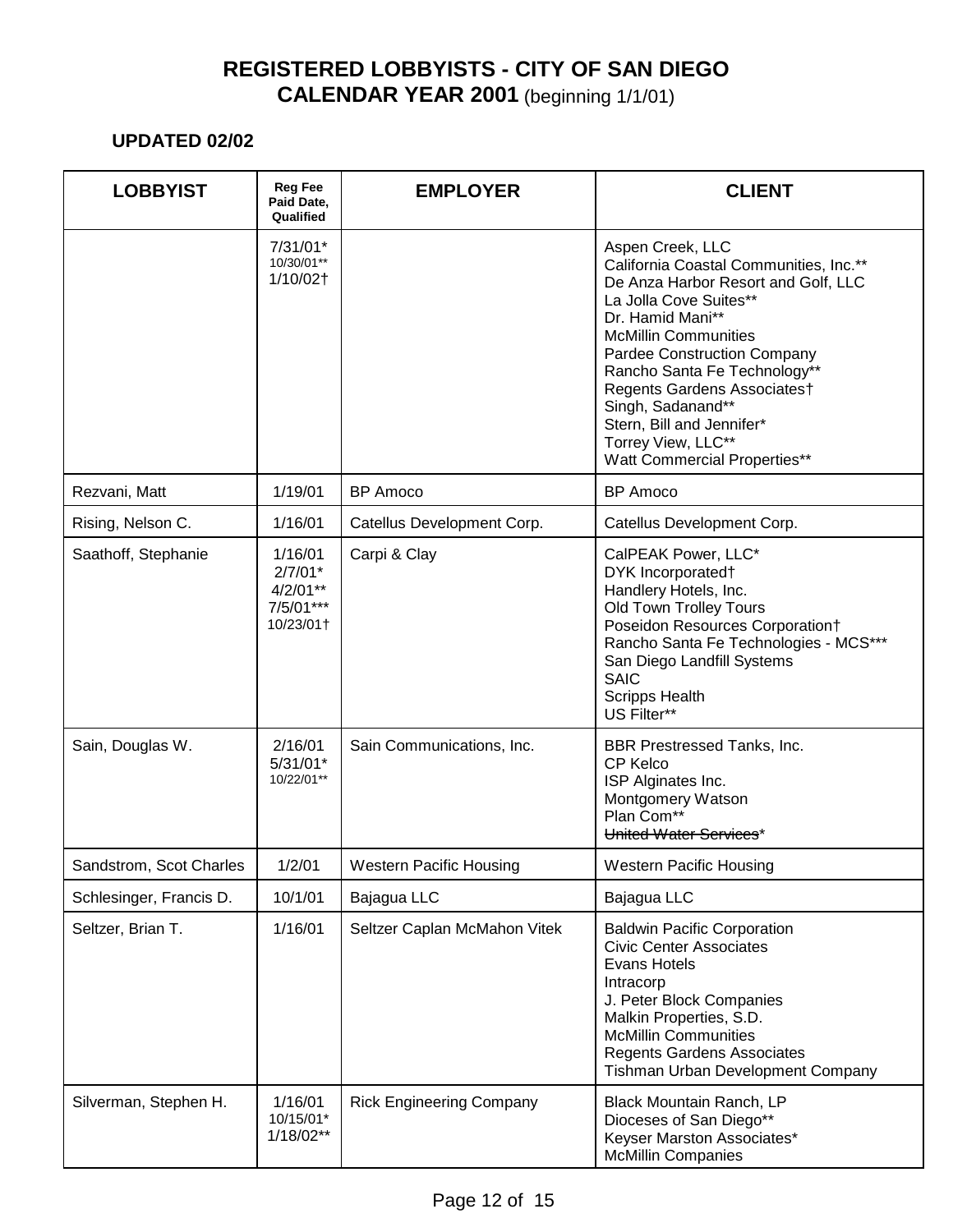| <b>LOBBYIST</b>    | <b>Reg Fee</b><br>Paid Date,<br>Qualified                       | <b>EMPLOYER</b>                           | <b>CLIENT</b>                                                                                                                                                                                                                                                                                                                                                                                                                                                                                                                                                                                                                                                                                          |
|--------------------|-----------------------------------------------------------------|-------------------------------------------|--------------------------------------------------------------------------------------------------------------------------------------------------------------------------------------------------------------------------------------------------------------------------------------------------------------------------------------------------------------------------------------------------------------------------------------------------------------------------------------------------------------------------------------------------------------------------------------------------------------------------------------------------------------------------------------------------------|
|                    |                                                                 |                                           | <b>Pardee Construction Company</b>                                                                                                                                                                                                                                                                                                                                                                                                                                                                                                                                                                                                                                                                     |
| Simmons, James     | 10/1/01                                                         | Bajagua Project LLC                       | Bajagua Project LLC                                                                                                                                                                                                                                                                                                                                                                                                                                                                                                                                                                                                                                                                                    |
| Snyder, Ky LeVere  | 1/5/01                                                          | San Diego International Sports<br>Council | San Diego International Sports Council                                                                                                                                                                                                                                                                                                                                                                                                                                                                                                                                                                                                                                                                 |
| Steinke, Thomas F. | 1/16/01<br>$4/27/01*$<br>7/31/01**<br>$10/24/01***$<br>1/10/02† | Seltzer Caplan McMahon Vitek              | <b>American Assets</b><br>Aspen Creek, LLC<br><b>Costco Wholesale Corporation</b><br>Drogin, Stephen P.<br><b>KCMC Corporation*</b><br>Mani, Dr. Hamid<br><b>McMillin Communities</b><br>Newland California*<br>Pardee Construction Company<br>Rancho Santa Fe Technology**<br><b>Regents Garden Communities</b><br>Robbins, Anthony***<br>Salk Institute for Biological Studies†<br>Westbrook Torrey Hills, L.P.***                                                                                                                                                                                                                                                                                   |
| Stump, John W.     | 1/8/01                                                          | Stump, J.W.                               | City Heights Business Improvement Assoc.<br>Diamond Community Development Corp.<br>Promote La Jolla                                                                                                                                                                                                                                                                                                                                                                                                                                                                                                                                                                                                    |
| Vacchi, Robert     | 1/16/01<br>4/20/01*<br>7/30/01**<br>10/22/01***<br>1/16/02†     | Sullivan Wertz McDade &<br>Wallace        | 202 Coast, LLC**<br>All Hallows Catholic Church<br>Blum, Kurt and Susiet<br><b>Bragg Crane Service</b><br>Byrne, Dennist<br>Carlberg, James M.†<br>Chamberlain, John W.*<br>CLB Partners†<br>Coca Cola Enterprises<br>Conley, Bob, c/o Teamwork***<br>Crandall, Chip†<br><b>Destination Development Corporation</b><br>Doolittle, Dr. Russell<br>Douglas Wilson Companies*<br>Evergreen Devco, Inc.**<br><b>Extended Stay America</b><br>Finfer, Mark I.*<br><b>Fremont Realty Capital</b><br>H. G. Fenton Companyt<br>Hillel of San Diego*<br>Home Depot***<br>Horizon Christian Fellowship*<br>JPI Southern California**<br>Jacobs, Jeff***<br>Lambron, Gregory T.†<br>Lee, Roger**<br>Levitt, Gary* |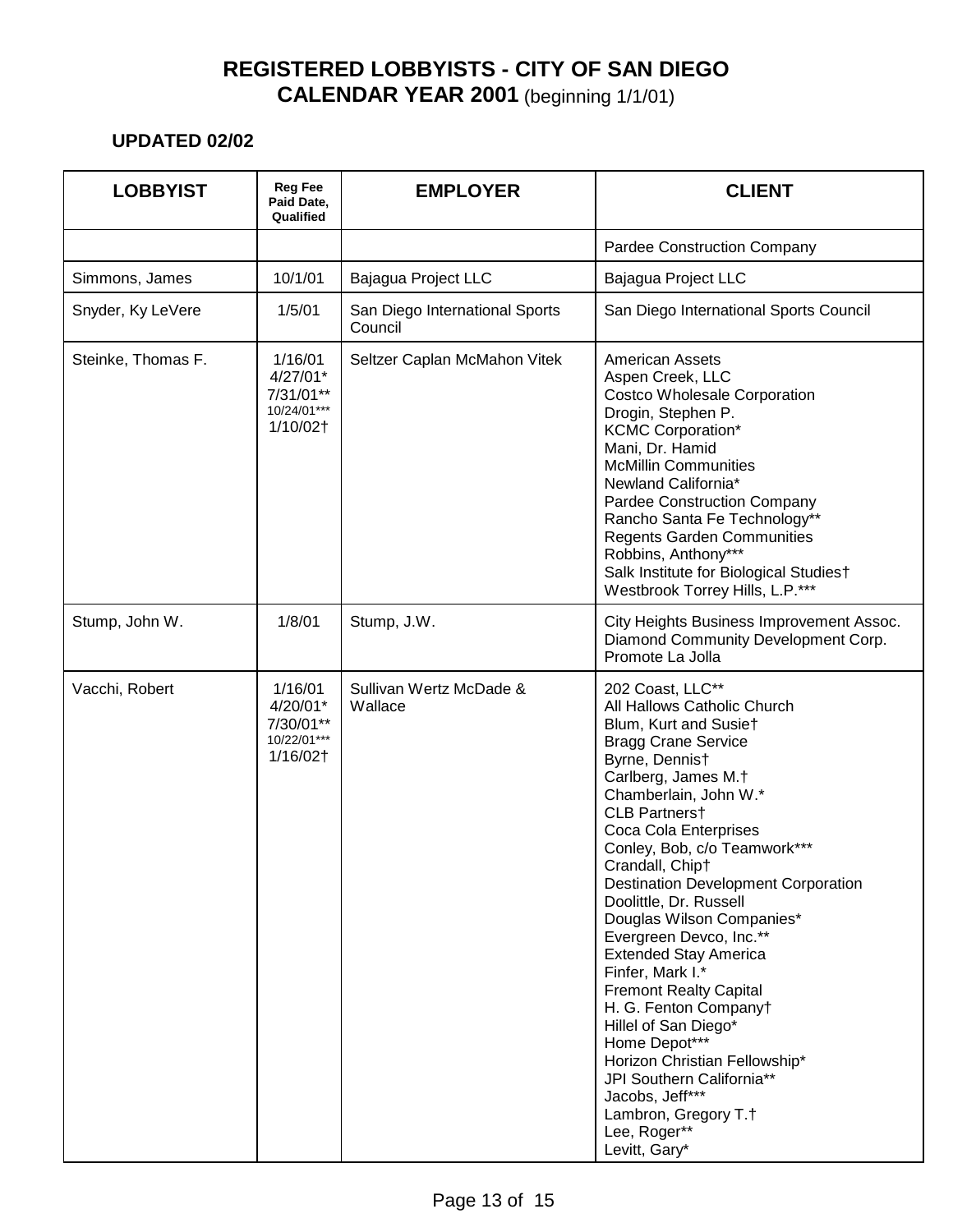| <b>LOBBYIST</b>   | <b>Reg Fee</b><br>Paid Date,<br>Qualified | <b>EMPLOYER</b>                                                                    | <b>CLIENT</b>                                                                                                                                                                                                                                                                                                                                                                                                                                                                                                                                                                                                                                                                                                                            |
|-------------------|-------------------------------------------|------------------------------------------------------------------------------------|------------------------------------------------------------------------------------------------------------------------------------------------------------------------------------------------------------------------------------------------------------------------------------------------------------------------------------------------------------------------------------------------------------------------------------------------------------------------------------------------------------------------------------------------------------------------------------------------------------------------------------------------------------------------------------------------------------------------------------------|
|                   |                                           |                                                                                    | Mayfair Homes, Inc.<br>Matthews, Erin and Bellows, Richard†<br>Medimpact Healthcare Systems, Inc.*<br>Midas Muffler<br>Mobile Homes Acceptance Corp.***<br>Murray Callan Swim School<br>Otte, Steven R.*<br>Parsons, Michael***<br>Peninsula Enterprises, LLC**<br>Peterson, Kim***<br>Property Mgmt & Development Corp.†<br>Reinsch, Ronald C.*<br>Riis, Elizabeth***<br>Romagnolo, Michaelt<br>San Diego Jewish Academy<br>San Diego Rescue Mission**<br>Schmucker, Dennis**<br>St. William of York Parish***<br>Sucato, Ruth & Vincent<br>Tabb, Bruce, c/o Environmental Develop.<br>UETA, Inc.<br>Valentino, Tommi & Suan*<br>Wallner, Sally & Nicholas<br>Western Pacific Housing*<br>Williams, James<br><b>Woodbury University</b> |
| Van Ert, Jerald   | 1/16/01                                   | <b>Rick Engineering Company</b>                                                    | <b>Belmont Corporation</b><br><b>Kilroy Realty Corporation</b><br>Pardee Construction Company<br><b>Prentiss Properties</b><br>Tucker, Sadler & Associates                                                                                                                                                                                                                                                                                                                                                                                                                                                                                                                                                                               |
| Van Leer, Ann     | 1/1/01                                    | The Nature Conservancy                                                             | The Nature Conservancy                                                                                                                                                                                                                                                                                                                                                                                                                                                                                                                                                                                                                                                                                                                   |
| Warren, Bruce H.  | 1/8/01                                    | Southern California Rock<br>Products & Ready Mixed<br><b>Concrete Associations</b> | Southern California Rock Products & Ready<br><b>Mixed Concrete Associations</b>                                                                                                                                                                                                                                                                                                                                                                                                                                                                                                                                                                                                                                                          |
| Watson, David E.  | 1/16/01                                   | Gray Cary Ware & Freidenrich                                                       | Boudreau Trust of 1990<br>SeaWorld Inc.<br>Zoological Society of San Diego                                                                                                                                                                                                                                                                                                                                                                                                                                                                                                                                                                                                                                                               |
| Whalen, James E.  | 6/20/01<br>10/25/01*                      | J. Whalen Associates                                                               | <b>Clews Horse Ranch</b><br>Del Carmel, Marvin<br>Fairbanks Ranch Country Club*<br>Sea Breeze Properties, LLC<br>Sempra Energy                                                                                                                                                                                                                                                                                                                                                                                                                                                                                                                                                                                                           |
| While, Michael S. | 1/16/01                                   | <b>Rick Engineering Company</b>                                                    | Pardee Construction Company<br><b>Waterford Development Company</b>                                                                                                                                                                                                                                                                                                                                                                                                                                                                                                                                                                                                                                                                      |
| White, Robert S.  | 1/16/01                                   | California Strategies                                                              | <b>Farallon Capital Management</b>                                                                                                                                                                                                                                                                                                                                                                                                                                                                                                                                                                                                                                                                                                       |